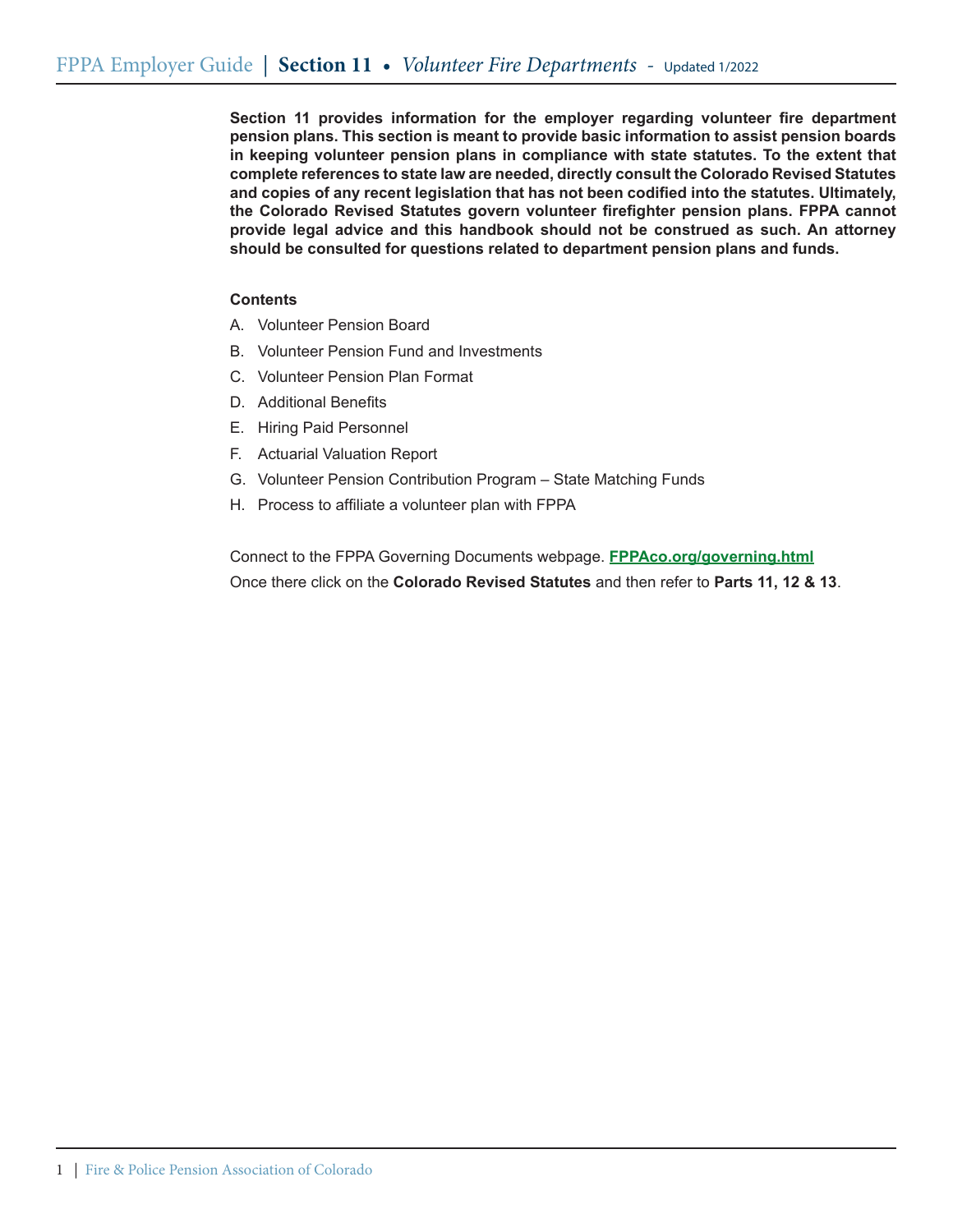Once there click on the **Colorado Revised Statutes** and then refer to **Parts 11, 12 & 13**.

# **A. Volunteer Pension Board**

A volunteer fire department's pension board has the responsibility to manage, use, and disburse the pension fund according to the provisions of the Colorado Revised Statutes (C.R.S.) Part 11, in conformity with the department's rules and bylaws. It also has general supervision and control of the fund and is authorized to do everything in its power to preserve the fund. The pension board is held liable to operate in accordance with all applicable laws and to manage the fund in a prudent and reasonable manner. All individuals serving on the board may be held accountable for the decisions and actions made for the pension fund. The members of the board differ depending on the incorporation of the department. All members of the pension board are voting members with equal status. The three different kinds of departments and their pension board make-ups are as follows:

1. **Municipal Fire Department** (please reference C.R.S., 31-30-1104)

 The Mayor, the Treasurer or Finance Officer, two other persons appointed by the governing body of the municipality, and three representatives of all classes of fire departments serving the municipality. The governing body of the municipality may continue with the board composition that was in effect on June 4, 1995.

2. **Fire Protection District** (please reference C.R.S., 31-30-1105)

 All members of the District Board; the Treasurer of the Board; and two individuals elected from fire department members, retired fire department members, or retired fire department members returned to active service pursuant to section 31-30-1132.

3. **County Improvement District** (please reference C.R.S., 31-30-1106)

 One county commissioner of the county in which the district is located, the county treasurer, three residents of the county obligated to pay real or personal property taxes, and two members of the fire department.

### **Board Consolidation or Merger** (please reference C.R.S., 31-30-1107)

If there is a consolidation or merger of any municipality or district with one or more municipalities or districts, the former trustees of the various volunteer firefighter pension funds of the consolidated or merged municipalities or districts shall, giving due regard to equal representation, elect seven members from themselves to serve as trustees of the firefighters' pension fund resulting from the merger or consolidation. No more than three of those seven may be fire department members and those not elected to serve on the new pension board shall cease to hold office. The trustees elect from among themselves a president, secretary, and treasurer.

Please refer to the Colorado Revised Statutes for information on the following:

31-30-1108 – Board Powers and Duties

31-30-1109 – Attorney Representation

- 31-30-1110 Property Tax Other Tax Revenue
- 31-30-1111 Contribution to Fund

# **B. Volunteer Pension Fund and Investments**

### **Retirement Benefits**

State statutes allow pension boards to provide a volunteer firefighter, who has twenty years of active service and who is age 50 or older, a retirement pension. The goal of the volunteer pension fund is to accumulate enough money through contributions and investments over the twenty years to be able to pay benefits once the volunteer member is eligible to retire. The pension board may reduce the service requirement to as low as ten years if the fund is actuarially sound. The retirement pension shall be an amount determined by the board of not more than one hundred dollars per month; unless an actuarial review indicates a higher payment is actuarially sound (please see subsection F for more information about actuarial studies.)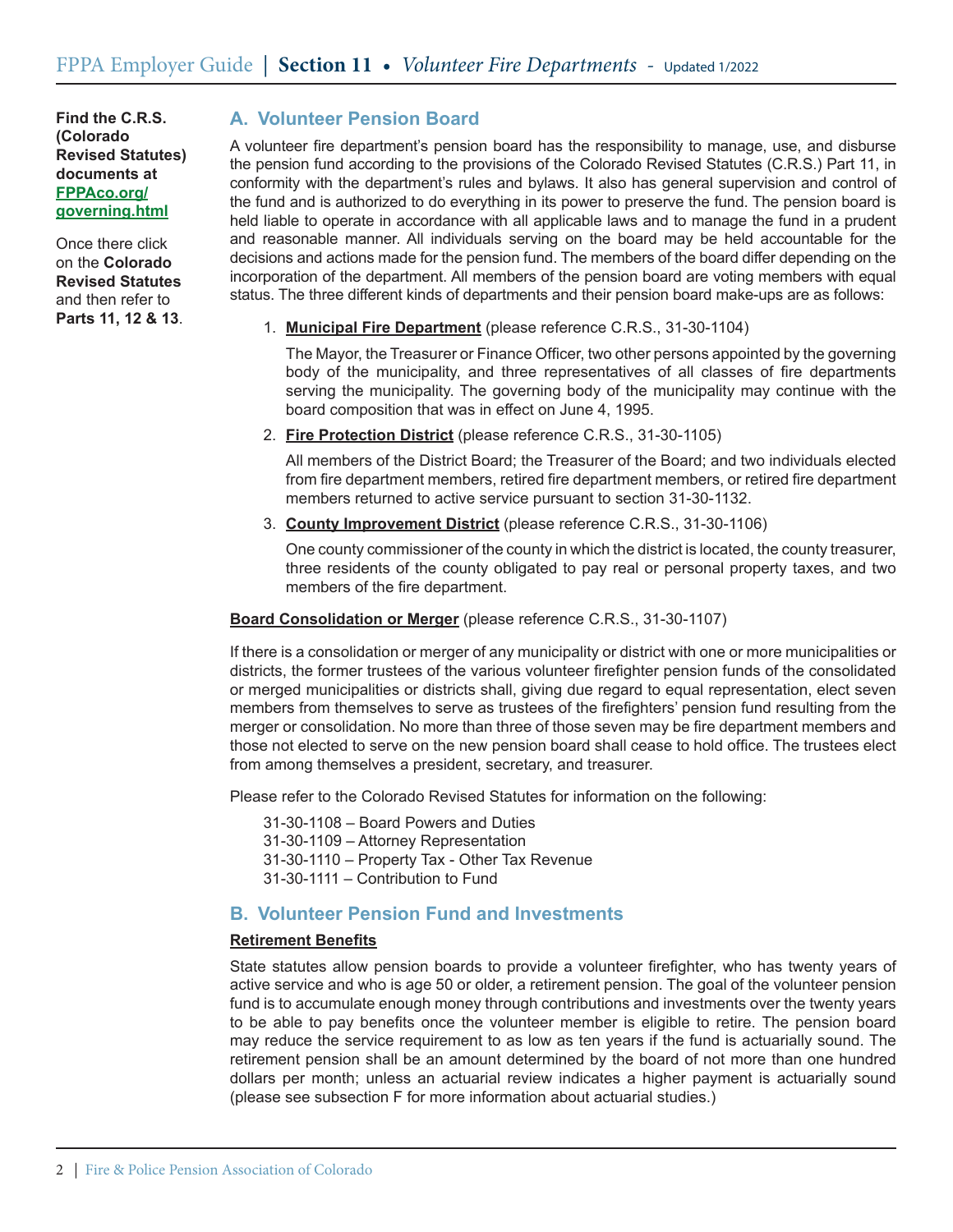Once there click on the **Colorado Revised Statutes** and then refer to **Parts 11, 12 & 13**.

- **Plan Funding Contributions** ( C.R.S., 31-30-1110, 31-30-1111)
	- 1. Proceeds of a mill levy;
	- 2. Proceeds from other taxes; or
	- 3. Other contributions (donations, etc.)

#### **Investments** (C.R.S., 31-30-1113)

Avolunteer pension board has the responsibility to ensure investments are secure yet liquid enough to be available to pay benefits when needed. The Board is charged with naming a custodian for the funds and ensuring investments chosen are consistent with sound investment policy and the provisions of this statute.

# **C. Volunteer Pension Plan Format**

The following information is derived from the Colorado Revised Statutes, Title 31, Article 30, Part 11 of the Volunteer Firefighter Pension Act. The volunteer pension plan must be in the nature of a defined benefit plan, with equal payments to all retirees with the same length of service. The pension board cannot increase benefits above certain levels unless the increase is approved by the governing body of the municipality or district and an actuarial review indicates a higher payment is actuarially sound (please refer to C.R.S., 31-30-1112(2)(d)). There are also limits to the benefits that can be paid under federal law. The statutes allow for the following benefits to be paid from a volunteer pension plan:

**Normal Retirement Pension** (C.R.S., 31-30-1122) (This is an Optional Benefit.)

The payment of a volunteer retirement pension benefit is not required. A pension may be granted when a firefighter has attained 20 years of active service, has maintained a minimum training participation in the fire department of thirty-six hours each year, and has reached at least 50 years of age. A volunteer firefighter shall not receive a volunteer retirement pension for service in a fire department while the firefighter is an active volunteer member of that department except as provided in C.R.S., 31-30-1132.

With the prior consent of the governing body of the municipality, special district or county improvement district, the pension board may set the monthly benefit anywhere between \$0 and \$100 without an actuarial study. To pay a benefit over \$100 requires an actuarial review which indicates that the fund can afford that benefit level. Normal retirement benefits are no longer subject to a maximum benefit amount under state law, however, limits under federal law do apply.

The statutes contemplate that any increase in volunteer pension benefits must apply to all beneficiaries of the plan, including active, vested, and retired members and survivors.Any required actuarial review needs to include the cost of these retirement pension benefit increases.

### **Retired Firefighters Who Return to Active Service** (C.R.S., 31-30-1132)

If the governing body of any municipality, fire protection district, or county improvement district, by resolution, determines that a fire department needs additional volunteer firefighters, a retired member is eligible to serve as an active volunteer in that department. The retiree continues to receive pension benefits from the department while they are an active volunteer firefighter. During this period, they do not receive service credit for the purpose of increasing the volunteer pension benefit.

### **Supplemental Retirement Pension – Extended Service** (C.R.S., 31-30-1125)

(This is an Optional Benefit.)

With the prior consent of the governing body of the municipality, special district or county improvement district, and with the approval of 65% of the active and retired volunteer firefighters of the department, the pension board may provide for a supplemental monthly pension payment to a volunteer who has attained the age of fifty years and who has been in active service in excess of 20 years, if an actuarial review indicates that such a payment is actuarially sound. The supplemental amount cannot exceed an amount equal to five percent of the monthly pension payment multiplied by the number of years of active service in excess of 20 years up to a maximum of 10 additional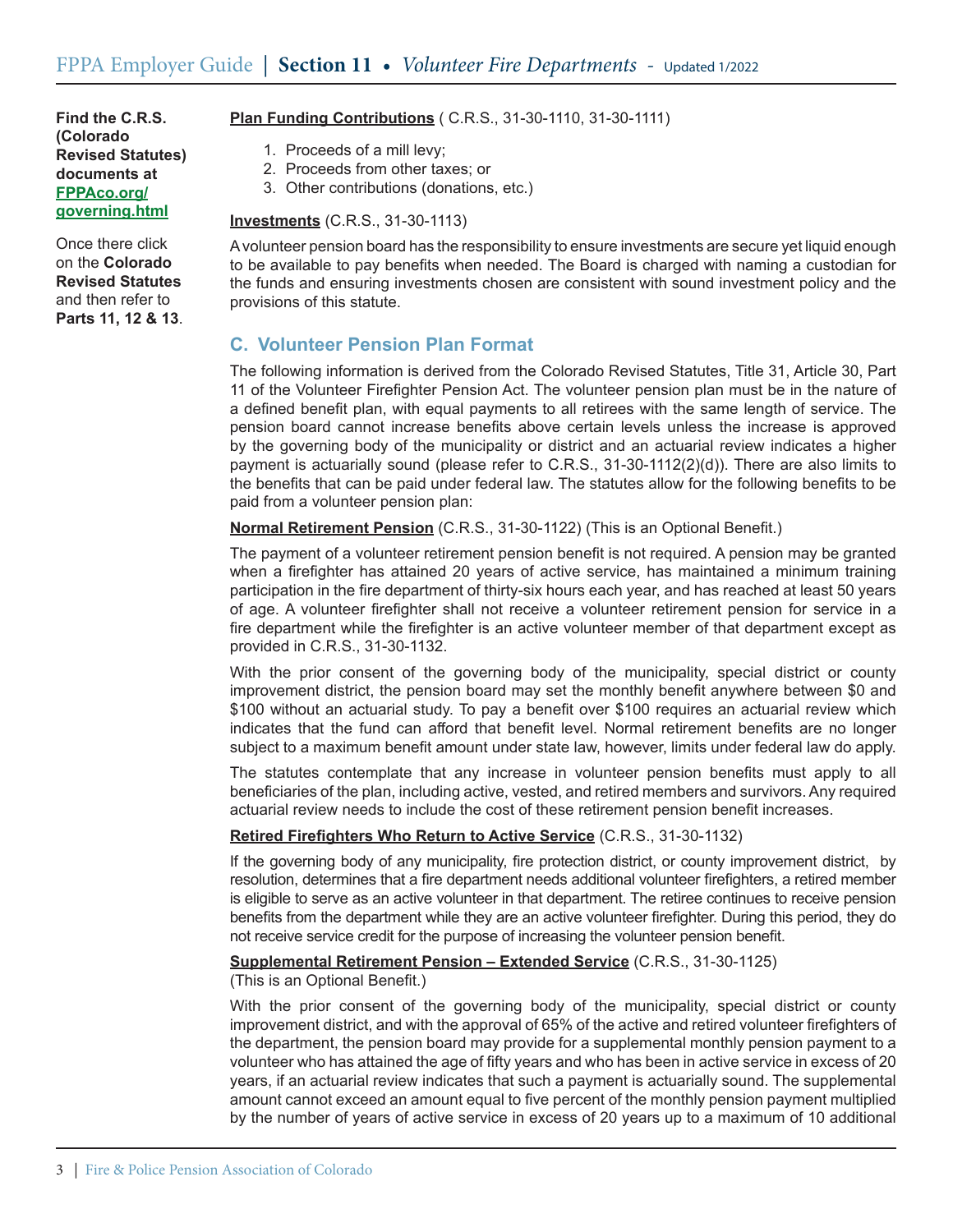Once there click on the **Colorado Revised Statutes** and then refer to **Parts 11, 12 & 13**. years. The total of the monthly payment and the supplemental monthly pension payment cannot exceed an amount that is actuarially sound.

**Vested Retirement Benefit** (C.R.S., 31-30-1122) (This is an Optional Benefit.)

A department may elect to provide a vested retirement benefit for any member who terminates service with 10 or more years, but less than 20 years, of active service if the municipality's or district's fund is actuarially sound. The benefit should be the prorated amount of the normal retirement benefit based on the member's years of service, and the member must be age 50 to draw the vested retirement benefit.

**Service Accrual** (Pre-1977 service) (C.R.S., 31-30-1123)

If a firefighter has accrued 20 years of service by working for more than one department and if any portion of his service was earned prior to June 2, 1977, the last department worked for must pay the full 20 year benefit.

**Service Accrual** (Post-1977 service) (C.R.S., 31-30-1123)

Beginning after June 2, 1977, a volunteer firefighter may earn 20 years of active service by working for more than one department. The minimum time that must be worked for each department is 5 years in order to accrue a "vested" retirement benefit. Members who leave a department after 5 years of active service are considered to be "terminated vested members." They should be included in any actuarial valuation completed on the pension fund because the fund may have to pay a benefit to them in the future.

Upon accrual of 20 years of service, each department the member worked for pays their portion (5/20ths, 13/20ths, 15/20ths, etc.) based on the retirement pension being paid by that fund on the day the volunteer firefighter left the service of that particular department. The maximum amount a retiree may draw using this accrual system is the maximum amount of the normal retirement pension paid by the board of each department, or \$450 per month from all departments, whichever is greater.

**Disability Benefit** (C.R.S., 31-30-1121 and C.R.S. 31-30-1134) (This is an Optional Benefit.)

The payment of a short-term disability benefit to a firefighter injured in the line of duty is required by law. The Colorado Department of Local Affairs (DOLA) purchases an Accidental Death and Dismemberment Policy for volunteers. In addition to the Department of Local Affairs Accidental Death and Dismemberment Policy, payment of any other short-term disability benefit is guided by the financial condition of the fund, and may not exceed one-half of the amount of the normal retirement pension, or \$225 per month for one year, whichever is greater.

The plan can also offer a long-term disability benefit. A long-term disability benefit may be granted after one year of service at a set amount that the board feels is proper and necessary but not more than the amount of the normal retirement pension, or \$450 per month, whichever is greater.

**Survivor Benefit – Death from Injuries in the Line of Duty** (C.R.S., 31-30-1127)

(This is an Optional Benefit)

The Colorado Department of Local Affairs purchases an Accidental Death and Dismemberment Policy for volunteers (see C.R.S., 31-30-1134). In addition to the Department of Local Affairs Accidental Death and Dismemberment Policy, payment of any other survivor benefit is guided by the financial condition of the fund and may not exceed one-half of the amount of the normal retirement pension, or \$225 per month, whichever is greater. Survivors may include spouse, child under 18 years of age, or dependent parent. This annuity shall cease if the surviving spouse, or dependent parent, remarries and dissolution of a subsequent marriage does not reinstate the annuity. For purpose of this document, spouse includes a partner in a civil union.

Whenever the pension board increases the retirement pension payable to volunteer firefighters that increase will also be applied to the pension benefits of survivors of firefighters killed in the line of duty.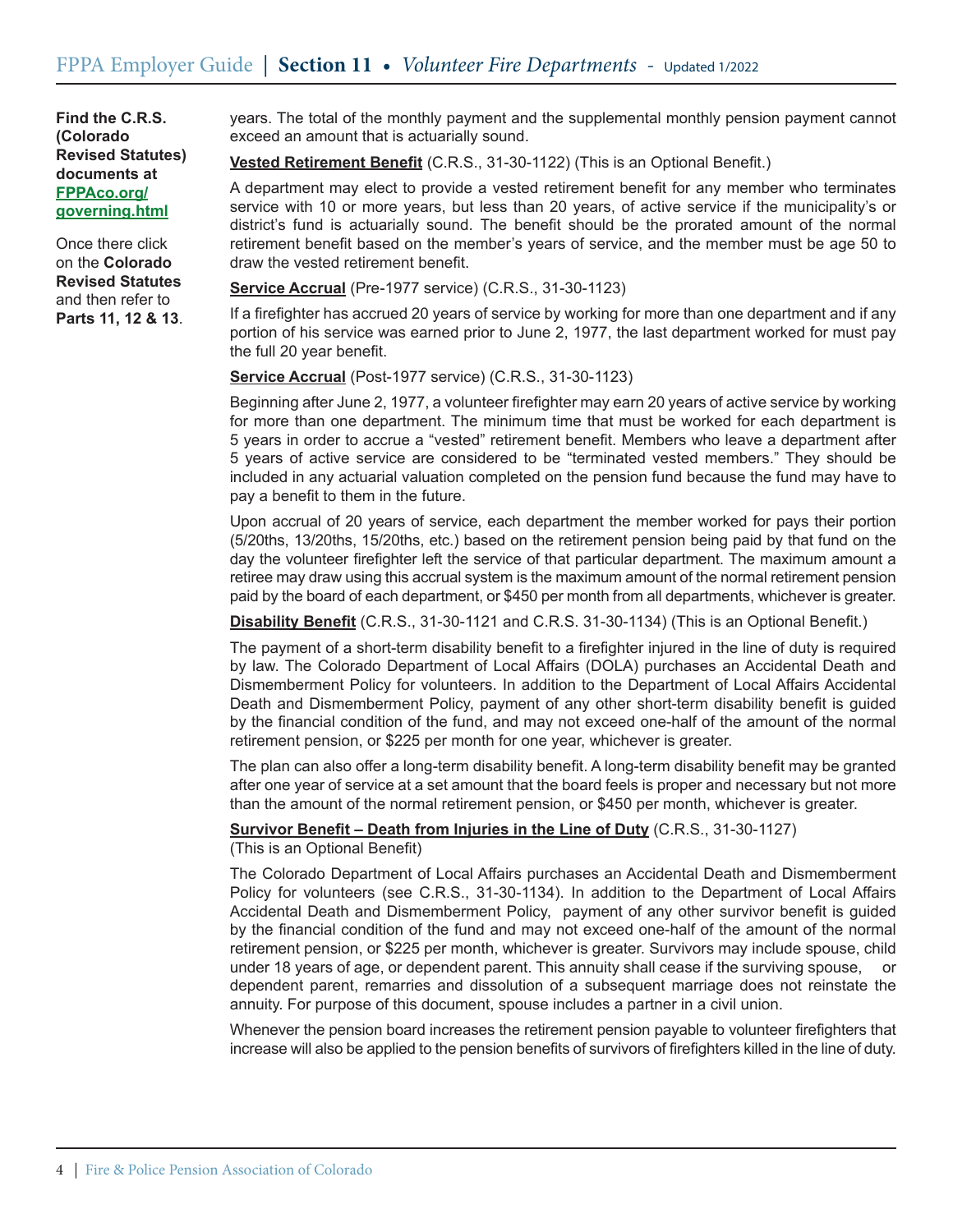Once there click on the **Colorado Revised Statutes** and then refer to **Parts 11, 12 & 13**.

## **Survivor Benefit for Death of a Retired Firefighter** (C.R.S., 31-30-1126)

(This is an Optional Benefit.)

Upon the death of a retired member or a volunteer firefighter who, regardless of age, has served 20 years and who leaves a surviving spouse, the board may grant an annuity. If actuarially supported, the fund may pay 50% of the normal retirement benefit to a surviving spouse, until their remarriage, or death. If the firefighter had less than 20 years of active service, the annuity to the surviving spouse should be prorated based upon the number of years of service. The benefit is payable to the surviving spouse upon the death of the retired member.

When a pension board increases the retirement pension payable to volunteer firefighters, that increase will also be applied to the pension benefits of survivors of retired firefighters.

**Optional Survivor Benefit – Death of a Volunteer in Active Service** (C.R.S., 31-30-1128) (This is an Optional Benefit and is in lieu of the previously outlined survivor benefit options.)

The board in any municipality, fire protection district, or county improvement district may provide to the active members of the volunteer fire department the option of having the survivor benefits offered by this section in lieu of the purchase of insurance and in lieu of the survivor benefits outlined previously. The following conditions must be met in order to offer the optional benefits:

- 1. Sixty-five percent of the active and retired volunteer firefighters must consent in writing to the option.
- 2. An actuarial review must indicate that the fund is actuarially sound and that the offering of these optional benefits will not impair the ability of pension funds to pay the pension benefits or annuities to a beneficiary.
- 3. If a municipality intends to provide the option, the governing body of the municipality consents to the option.

The governing body of a municipality, or the board of the fire protection district or county improvement district, must determine whether the survivor benefits are allowed only if the volunteer firefighter dies while on duty and must determine the benefit amount, not to exceed 100% of the amount of the pension the volunteer firefighter would have been entitled to if they had retired immediately before their death.

If survivor benefits are provided and if a volunteer firefighter dies on duty or, if authorized by the governing body or board, off duty, a spouse, dependent child until the age of 18 or 23 if full-time student, a dependent parent, or lacking such dependents, any other beneficiary designated by the volunteer firefighter, shall receive a monthly annuity in the amount determined by the board.

To pay the costs of this option, the board must insure members of the volunteer fire department buy insurance policies. The pension fund must be the beneficiary of these policies and the proceeds of

these policies must be paid to the board as an addition to the fund. Premiums on these policies must be paid from the existing pension fund assets or additional local contributions made to the fund. Additional state contributions will not be made for payment of the premiums on these policies.

If these survivor benefits are provided and if a volunteer firefighter terminates active duty before retirement, the board may allow the firefighter to purchase the insurance policy at a price equal to the cash value of the policy. If not purchased, the board shall surrender the policy for its cash value and transfer the moneys into the pension fund.

Survivor benefits may be terminated at any time by either consent of the board or with approval of 65% of the members of the department.

**Funeral Benefit** (C.R.S., 31-30-1129) (This is a Required Benefit)

When an active volunteer or retired fire department member dies, the board must pay a funeral benefit to assist in the proper burial of the deceased firefighter. The fund may not pay more than twice the amount of the normal retirement benefit, but not less than \$100.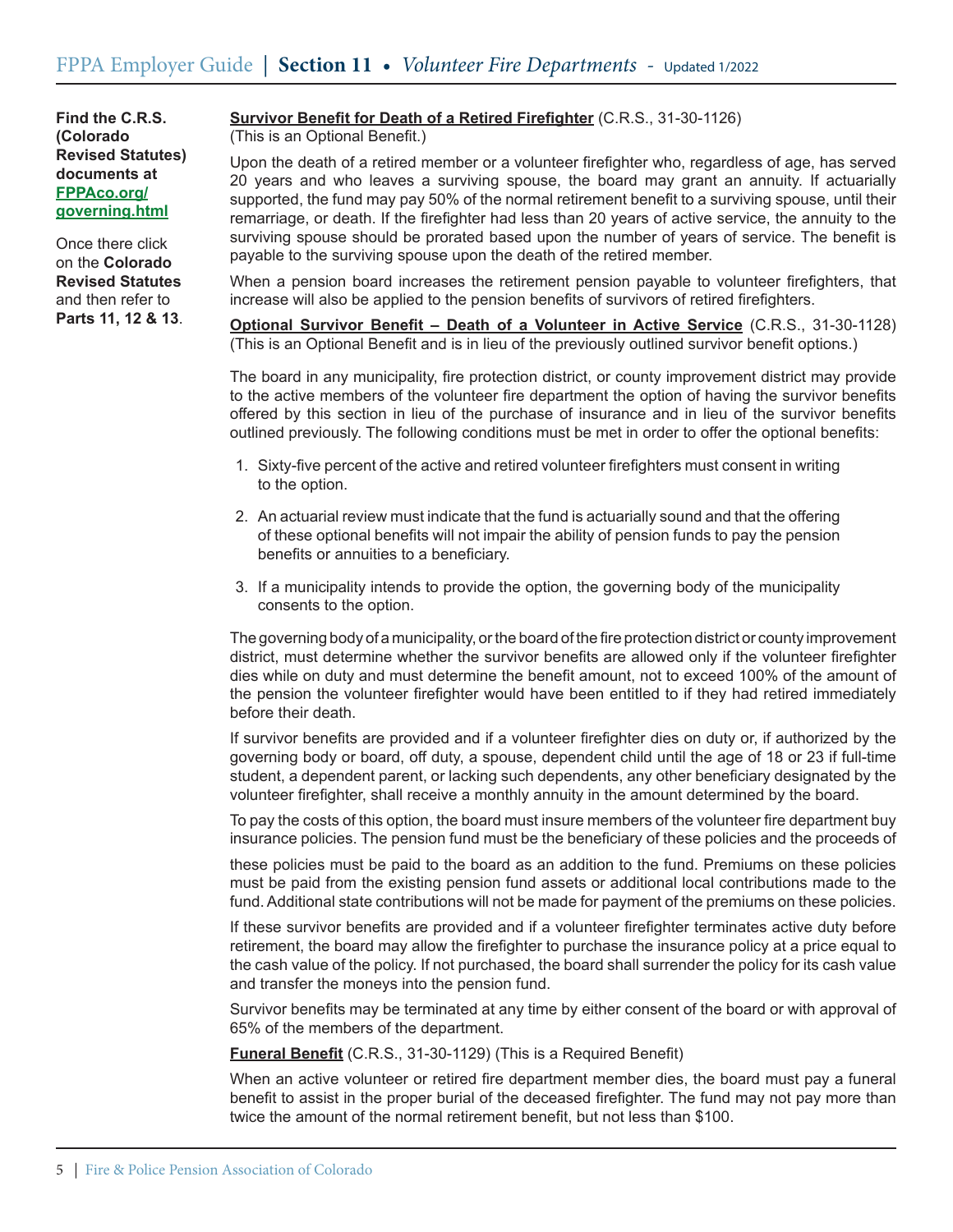Once there click on the **Colorado Revised Statutes** and then refer to **Parts 11, 12 & 13**.

# **D. Additional Benefits**

### **Public Safety Officer Benefit (PSOB)**

Volunteers qualify for the federal Public Safety Officer Benefit (PSOB). Enacted in 1976, the PSOB provides a tax-free, lump-sum benefit on the death of a public safety officer (including a volunteer firefighter) who died in the line of duty. For more information about this federal benefit, please contact:

**Public Safety Officers' Benefit Program** Bureau of Justice Assistance 810 Seventh Street N.W. Washington, D.C. 20531

1(888) 744-6513 or (202) 307-0635 **Email Contact**: AskPSOB@usdoj.gov **PSOB website** at www.psob.gov

#### **State Workers' Compensation**

All volunteer departments are currently required to pay into state workers' compensation to provide for coverage for injuries or deaths that occur in the line of duty. The eligibility for and payment of workers' compensation benefits in Colorado is governed by C.R.S. Title 8.

### **Volunteer Service Award Plans** (See C.R.S., 31-30-1203)

A Volunteer Service Award Plan is a program that provides deferred compensation type benefit based on the length of service with the volunteer department. The amount of service awards a volunteer may legally accrue each year is established in the Internal Revenue Code. If a municipality or district chooses to adopt a Volunteer Service Award Plan, the adopted plan document must comply with the provisions of Section 457(e)(11) of the Federal Internal Revenue Code of 1986, as amended. Volunteer departments considering such a program should consult legal counsel for questions on and/or development of the plan. The FPPA does not currently offer or administer Volunteer Service Award plans.

# **E. Paid Personnel**

### **Please contact FPPA when preparing to hire paid personnel, as certain statutory requirements apply.**

If the person being considered for full-time employment meets the definition of member (see below), then state statutes require the member to be enrolled in the FPPA Statewide Defined Benefit Plan for pension benefits and the FPPA Death & Disability Plan for disability and survivor benefits.

C.R.S., 31-31-102(4) "Member" means an active employee who is a full-time salaried employee of a municipality, fire protection district, fire authority, or county improvement district normally serving at least one thousand six hundred hours in any calendar year and whose duties are directly involved with the provision of police or fire protection, as certified by the member's employer. "Member" also includes an active employee who works less than sixteen hundred hours per year but otherwise qualifies as a member and whose employer elects to treat all such other similar employees as members. The term does not include clerical or other personnel whose services are auxiliary to police protection, or any volunteer firefighter, as such term is defined in section 31-30-1102 (9). For the purpose of participation in the statewide defined benefit plan pursuant to part 4 of this article or the statewide money purchase plan pursuant to part 5 of this article, but not for the purpose of participation in the statewide death and disability plan pursuant to part 8 of this article, the term may include clerical or other personnel employed by a fire protection district, fire authority, or county improvement district, whose services are auxiliary to fire protection. For the purpose of eligibility for disability or survivor benefits, "member" includes any employee on an authorized leave of absence. For the purpose of eligibility for disability or survivor benefits, "member" includes any employee on an authorized leave of absence.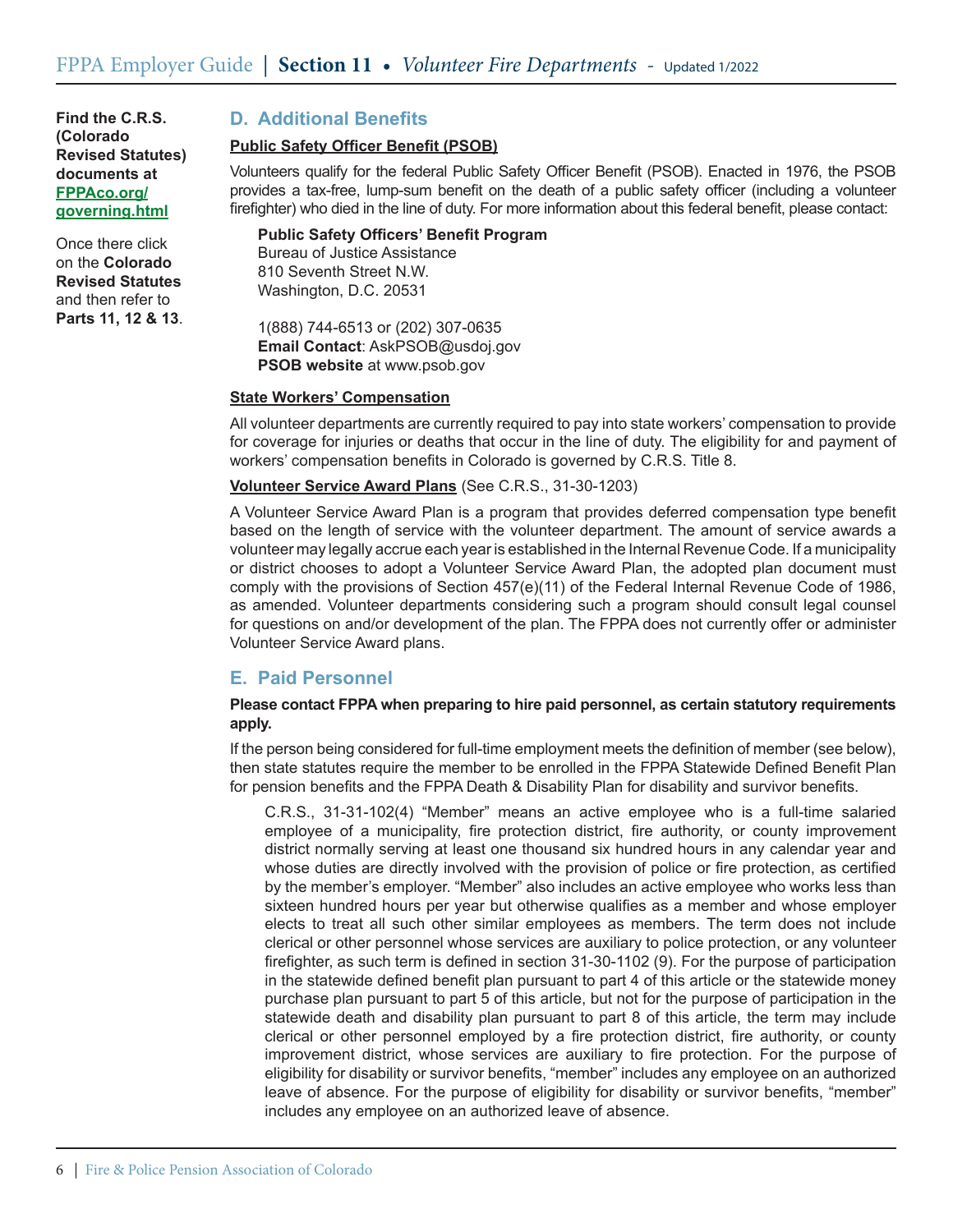Once there click on the **Colorado Revised Statutes** and then refer to **Parts 11, 12 & 13**. One exception, a Department Chief may "opt-out" of the FPPA Statewide Defined Benefit Plan and elect coverage under the FPPA administered Statewide Money Purchase Plan, Statewide Hybrid Plan, or an alternate plan. A Department Chief who elects to be exempted from the FPPA Defined Benefit System and covered under Social Security or the Colorado Public Employees' Retirement Association shall not be covered under the Statewide Death and Disability Plan.

Statutes also permit enrollment in the FPPA administered Statewide Defined Benefit Plan for fulltime clerical or other personnel employed by a fire protection district, fire authority, or county improvement district. Part-time firefighters, clerical or other personnel may be enrolled in the FPPA administered Statewide Money Purchase Plan. Generally, a member is considered full-time if they are expected to work at least 1600 hours in a calendar year as discussed in the definition of "member" under C.R.S., 31-31-102(4).

**Please contact FPPA to properly enroll paid firefighters or other personnel.** IIf there is a question about an employee qualifying for membership, a job description may be submitted to FPPA for review.

**If the department already employs full-time paid personnel but was not aware of these enrollment requirements, please contact FPPA. We will assist you in resolving this matter and properly enrolling the members.** 

### **Conversion of Time**

There is no provision to convert volunteer service credit to paid service credit.

### **Collecting Pensions for both Volunteer and Paid Department Service**

FPPAhas received many calls asking if a firefighter may earn a pension from a volunteer department and a paid department simultaneously. Generally speaking if the volunteer service is for a different department than the paid service, two pensions are allowed unless the volunteer service is a requirement of the paid service. Where the volunteer service is for the same department as the paid service, several state and federal legal issues arise. These issues must be resolved by the local department in consultation with its legal counsel.

## **F. Actuarial Valuation Report**

The actuarial valuation report has always played an important role as the basic source document for information regarding actuarially determined contributions and the funded status of pension plans. The actuarial valuation report, prepared in accordance with Actuarial Standards of Practice (ASOP), will soon come to play an even more critical role in the wake of the implementation of Government Accounting Standards Board (GASB) Statement No. 68, Accounting and Financial Reporting for Pensions, because funding information for pensions will no longer automatically be provided in financial reports. That is, the actuarial valuation report will soon be the sole source of information for many financial decision makers desiring to make informed decisions about the funding of pension benefits.

The Government Finance Officers Association (GFOA) recommends that state and local government finance officials and others with decision-making authority carefully review and understand their actuarial valuation report and use the information it contains to make policy decisions that ensure that pension benefits are funded in a sustainable manner. The purpose of an actuarial valuation is 1) to determine the amount of actuarially determined contributions (i.e., an amount that, if contributed consistently and combined with investment earnings, would be sufficient to pay promised benefits in full over the long-term) and 2) to measure the plan's funding progress. FPPA completes an actuarial report on your volunteer plan every two years. An actuarial study is required by statute if the board wants to set the normal retirement benefit above \$100 per month.

#### **Reviewing and Understanding the Valuation Report**

Key items to consider in reviewing the valuation report include:

• Actuarially Determined Contribution. The actuarially determined contribution represents the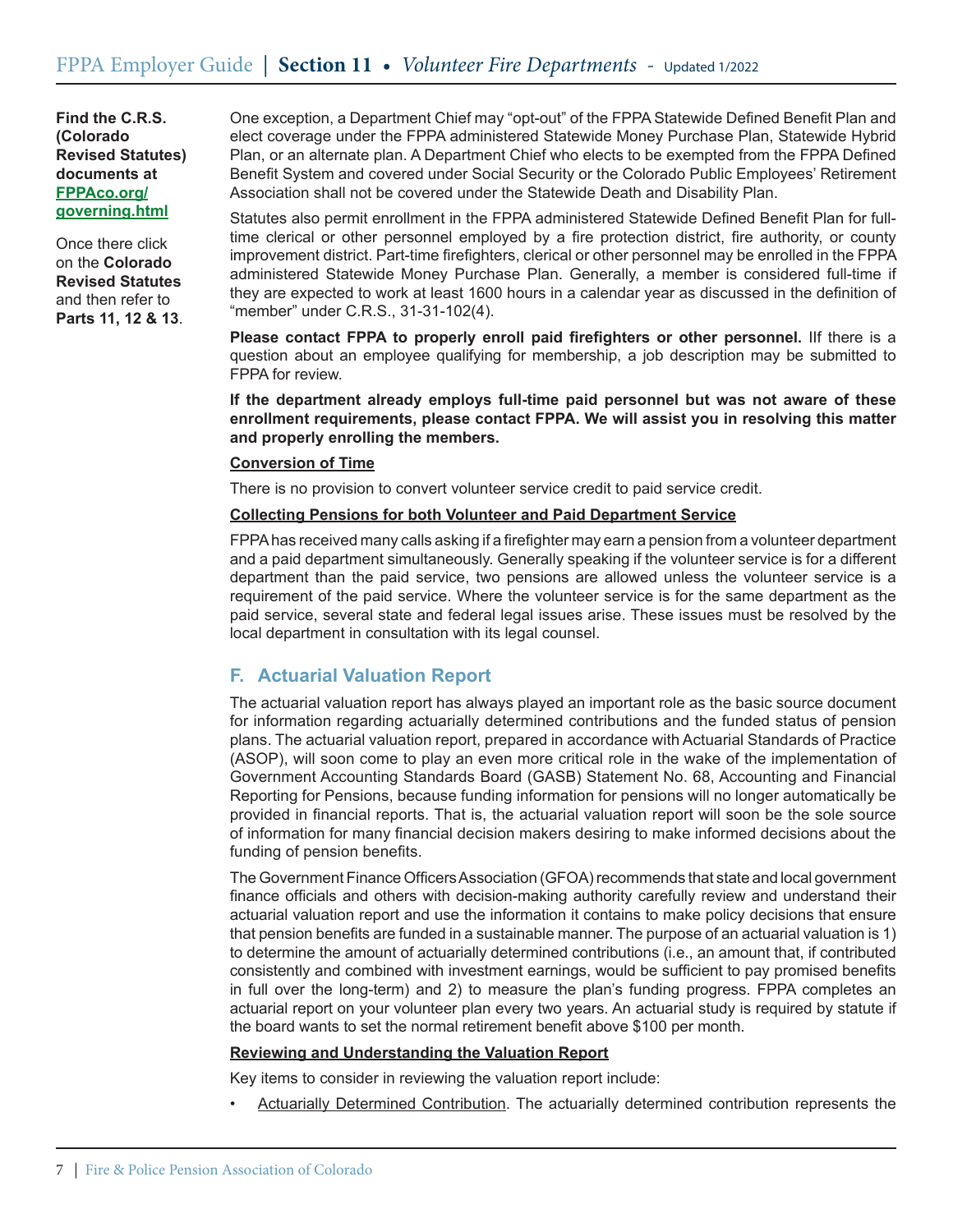amount needed to fund benefits over time. If the contributions are not fully paid, interest accrues on the unpaid portion at the plan's expected long-term rate of return. Persistent underfunding will ultimately jeopardize the plan's sustainability. The GFOA recommends that the full amount of the actuarially determined contribution be paid to the plan each year.

- Liabilities, Assets, and Funded Ratio. The actuarial accrued liability (AAL) represents the present value of benefits earned, calculated using the plan's actuarial cost method. The actuarial value of assets (AVA) reflects the financial resources available to liquidate the liability. The unfunded actuarial accrued liability (UAAL) is the difference between the AAL and the AVA. The funded ratio (AVA/AAL) reflects the extent to which accumulated plan assets are sufficient to pay future benefits. The GFOA recommends that the funding policy aim to achieve a funded ratio that approaches 100 percent, with asset smoothing and amortization methods consistent with the government's funding policy and ASOP.
- Actuarial Assumptions. Since the future is unknown, actuarial valuations must be based on assumptions. For an actuarial valuation to be reliable, the assumptions used should reflect the best information available, which should be supported by rigorous discussion and analysis. Likewise, information concerning the demographic characteristics of the covered population needs to be current. The FPPA Board of Directors sets the actuarial assumptions for affiliated plans.
- Historical Information. Certain historical information is especially useful for understanding funding:
- Multi-year information on the plan's funding progress that includes the AAL, the AVA, the funded ratio, and the UAAL as a percentage of payroll, consistent with the government's funding policy; and
- Multi-year information on both actuarially determined contributions and actual amounts contributed (by definition, if actuarially determined annual required contributions are paid faithfully each year to the plan, the plan should accumulate sufficient resources over time to pay benefits, regardless of the actuarial cost method selected).

In both cases, the number of periods for which data are presented should be sufficient to allow for the meaningful analysis of trends (e.g., 6 to 10 years and longer if available).

- Actuarial Comments. Actuarial Standards of Practice (ASOPs) require actuaries to make certain disclosures in their reports. These disclosures are commonly presented as comments intended to help users understand the report and include: 1) the report's intended purpose; 2) cautions regarding risk and uncertainty; and 3) constraints regarding the use of the report for other than its intended purpose. In addition, if a prescribed assumption or method is used that the actuary believes is unreasonable or conflicts with the ASOPs, the actuary has a duty to disclose that fact in the report.
- Information Needed to Prepare Financial Reports. The actuarial report will also provide all of the information needed to prepare the government's financial reports in conformity with generally accepted accounting principles (GAAP) or legal or contractual requirements.
- Other information. An actuarial valuation report also may include: 1) projections of future contributions and funded status; 2) an analysis of the impact of potential changes in actuarial assumptions; and 3) the impact of economic volatility on the plan's contributions and funded ratio.

### **Using the Actuarial Report to Make Appropriate Decisions**

The information contained in an actuarial report is complex and can be difficult to understand for those who are not accustomed to working with this kind of information. To assist you in understanding an actuarial report, FPPA has provided a video on 'Reading Volunteer Actuarial Reports'. Follow link on the left.

To draw full benefit from the information contained in an actuarial report, the review of the information it contains must be followed by appropriate action steps:

Making Required Contributions. The key purpose of an actuarial valuation is to inform plan sponsors of the amount that needs to be contributed each year to adequately fund benefits.

### **Find the 'Reading Volunteer Actuarial Reports' at**

#### **FPPAco.org/ volunteers.html**

Once there find the section under Employer Actuarial Resources.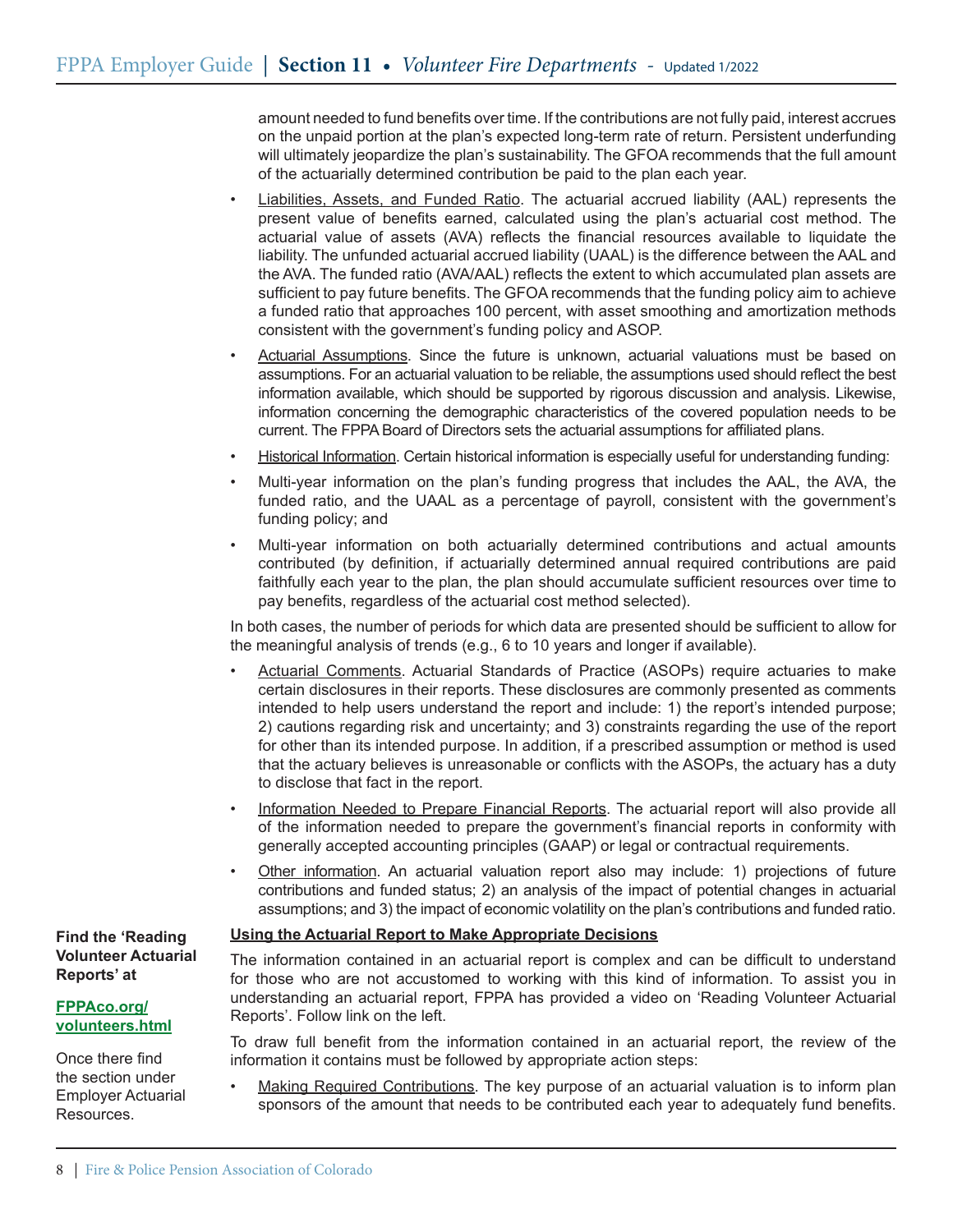Consequently, the first action step is to take appropriate steps to ensure that actuarially determined contributions are faithfully paid to the plan each year. If those contributions are not made, follow-up action should be taken to understand the underlying cause of the underfunding and to resolve it.

- Assessing Funding Progress. Historical information should be used to assess funding progress (e.g., is the plan's funded ratio improving over time? Is the rate of improvement consistent with the employer's funding policy?).
- Mitigating Risks. Information from the actuarial valuation can help to uncover risk exposure related to the funding of benefits. Decision makers should identify those risks and take appropriate and timely action to mitigate them.
- Ensuring Reliable Data. For an actuarial valuation to be reliable, the underlying data must be reliable as well, including the demographic information related to plan members and the detailed descriptions of current benefits.

# **G. Volunteer Pension Contribution Program – State Matching Funds**

Each year the State of Colorado contributes money to volunteer fire departments through the Department of Local Affairs. Entities eligible to receive state matching funds include municipalities under 100,000 in population that maintain active volunteer fire departments; fire protection and county improvement districts with volunteer fire department members that offer fire protection services; and counties contributing to a volunteer pension fund at one of the above.

State contributions to qualifying pension plans are equal to 90% of all local tax revenue paid into the pension plan in the previous calendar year assuming no other restrictions apply as discussed further in this document. The state contribution shall not exceed one-half mill on the previous valuation for assessment assuming 100% collections.

Please note, if a pension board pays benefits in excess of \$300 per month, the department is subject to the state contribution limitation. This limitation requires that the municipality or district that was levying an amount necessary to pay pensions in excess of \$300 per month will receive state contributions in an amount not to exceed one-half mill on the previous valuation for assessment, but will be based upon the greater of the contribution actuarially required to pay a pension of \$300 per month in the previous year or the highest actual state contribution received by the department in the years 1998, 1999, 2000, or 2001. In addition, state contributions cannot exceed the limit as described in the paragraph above. Carefully consider how this may impact your plan before making any changes to your pension benefits.

If the plan exceeds the \$300 per month maximum pension, an actuarial study based on the following limitations on pension benefits will be required in order to calculate matching funds.

- • Normal pension of \$300 per month,
- • Short-term disability monthly annuity of \$150 per month,
- • Service accrual retirement pension of \$200 per month,
- • Survivor benefit of \$150 per month,
- • Funeral Benefit of \$100

If the entity is putting in an amount equal to the proceeds of one-half mill of the current assessed valuation, the state contribution minimum will be \$1,000.

The State of Colorado Department of Local Affairs (DOLA) is responsible for the administration of the Volunteer Firefighter Pension State Contribution program and the statewide volunteer firefighter accidental death and disability insurance policy. (Please see C.R.S., 31-30- 1101 et seq.) DOLA has established procedures to administer these two programs and has appointed members to the Volunteer Firefighter Advisory Committee (Advisory Committee). Questions regarding these processes should be directed to DOLA: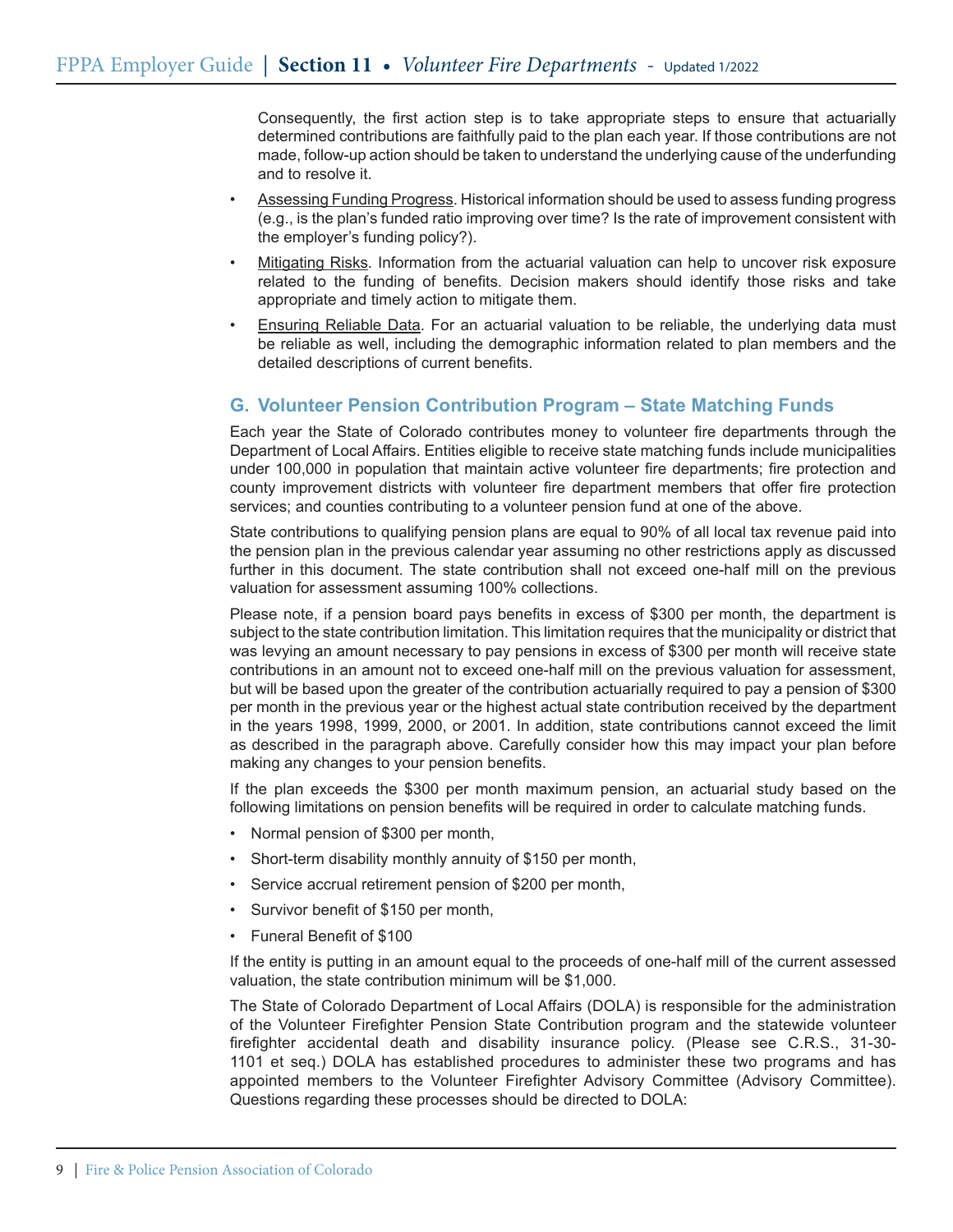Once there click on the **Colorado Revised Statutes** and then refer to **Parts 11, 12 & 13**.

#### **Division of Local Government**

1313 Sherman Street, Room 521 Denver, Colorado 80203

(303) 864-7720 www.dola.state.co.us or https://www.colorado.gov/pacific/dola/volunteer-firefighter-pension-fund

Contributions to the volunteer pension plan must be received at FPPA on or before December 31st in the calendar year prior to your application for matching funds.

## **H. Process to Affiliate Volunteer Pension with FPPA**

**Affiliation Process** ( C.R.S. 31-31-705 and FPPA Rule 604 ) (FPPA is unable to affiliate volunteer plans at this time.)

FPPA provides money management services for affiliated volunteer pension plans. Volunteer fire departments can affiliate on the first of any month by completing an affiliation process which takes approximately 4-6 months to complete. In order to affiliate your volunteer pension plan with FPPA you will need to do the following:

- 1. Draft and execute a resolution of intent to affiliate no less than 30 days prior to the effective date. (The resolution indicates that your department is affiliating with FPPA for management services.)
- 2. Return executed non-binding resolution to FPPA along with a list of the plan assets.
- 3. The FPPA Board of Directors approves the affiliation at a regular board meeting (typically held once a month).
- 4. FPPA will then provide a signed Affiliation Agreement. The district board or city council must execute the Affiliation Agreement and return a signed copy to FPPA.

See FPPA Rule 604 for more detail on the affiliation process. The rules are available at **FPPAco.org/governing.html.** 

### **Transfer of Assets**

Along with the Affiliation Agreement, FPPA will send the department instructions for the transfer of assets. The plan assets must be transferred as cash to FPPA. Benefits cannot be paid until the assets have been transferred to FPPA.

- **Volunteer Membership Enrollment** FPPA asks that the department enroll all active volunteers through the FPPA Employer Portal. This enrollment requires basic information such as name, address, and pensionable years of service. This will establish a member record with FPPA.
- **• Terminated Vested Members who had at least 5 years of service at termination.** FPPA requests enrollment of terminated members who had at least 5 years of service at termination, since they may be eligible for a partial pension payable from your plan in the future if they ultimately accrue 20 years of volunteer service in Colorado. See C.R.S., 31-30-1123 for more detail.
- **Terminated Vested Members** FPPA may require information on Terminated Vested Members in order to be informed of the eligibility or continuing eligibility of retirees and survivors pursuant to C.R.S., 31-30-705(3)(a).
- **Pension Authorization Form** –This form verifies who at the department is authorized to sign pension forms and issue changes to the pension. This form must be updated annually.
- **Retiree Payments**  Once funds have been transferred, FPPA assumes the retiree payroll function for your plan. This also includes issuing 1099R forms following year-end. The department will need to complete the Notification of New Retiree form process through the FPPA Employer Portal when requesting payroll set up for a retiree or survivor. This provides FPPA with the information on who to pay and how much.

Please refer to **Section 11(A): Affiliated Volunteer Departments of the Employer Guide** for more information about the services FPPA provides to affiliated volunteer fire departments.